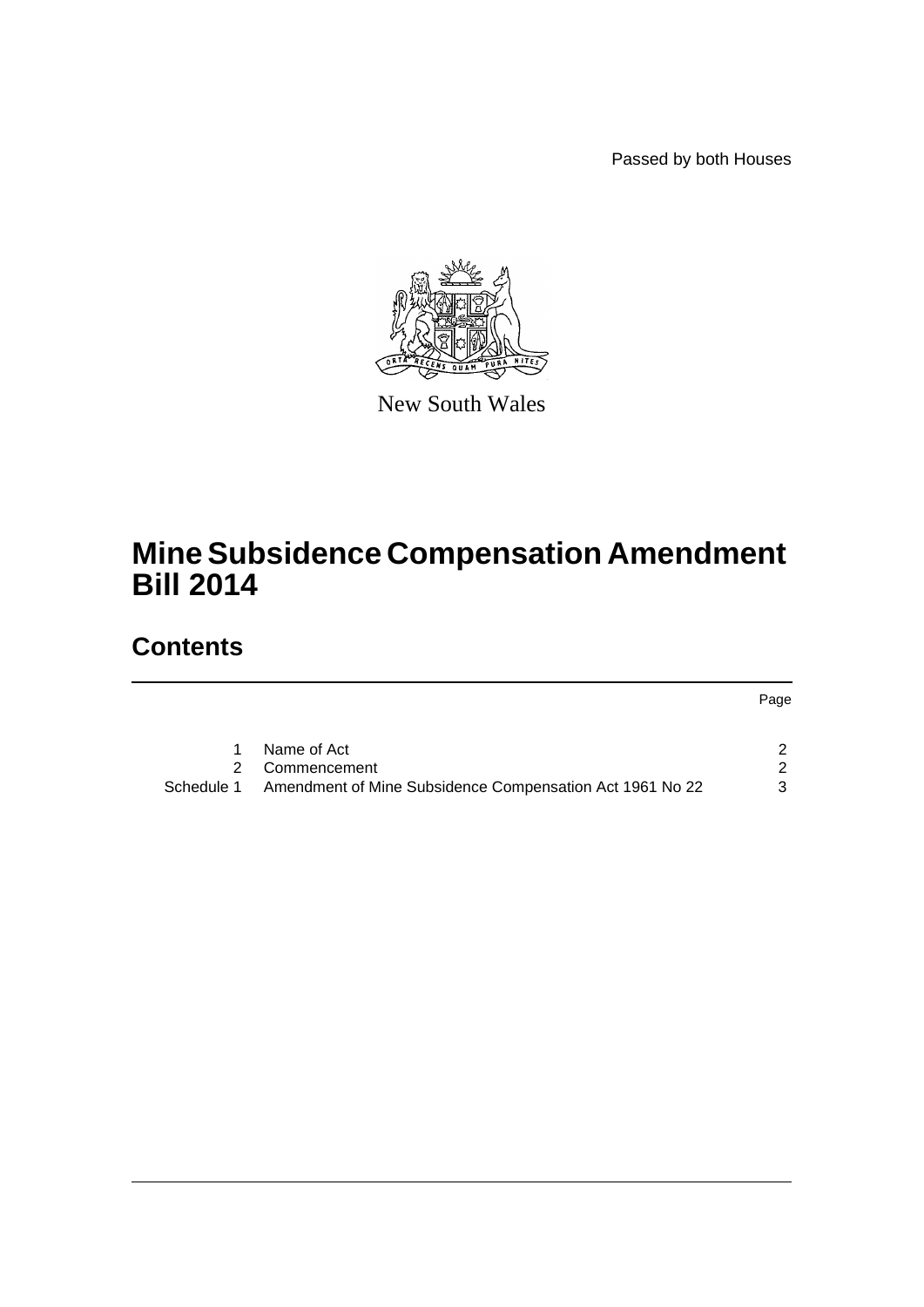*I certify that this public bill, which originated in the Legislative Assembly, has finally passed the Legislative Council and the Legislative Assembly of New South Wales.*

> *Clerk of the Legislative Assembly. Legislative Assembly, Sydney,* , 2014



New South Wales

# **Mine Subsidence Compensation Amendment Bill 2014**

Act No , 2014

An Act to make miscellaneous amendments to the *Mine Subsidence Compensation Act 1961* relating to claims for compensation under that Act; and for other purposes.

*I have examined this bill and find it to correspond in all respects with the bill as finally passed by both Houses.*

*Assistant Speaker of the Legislative Assembly.*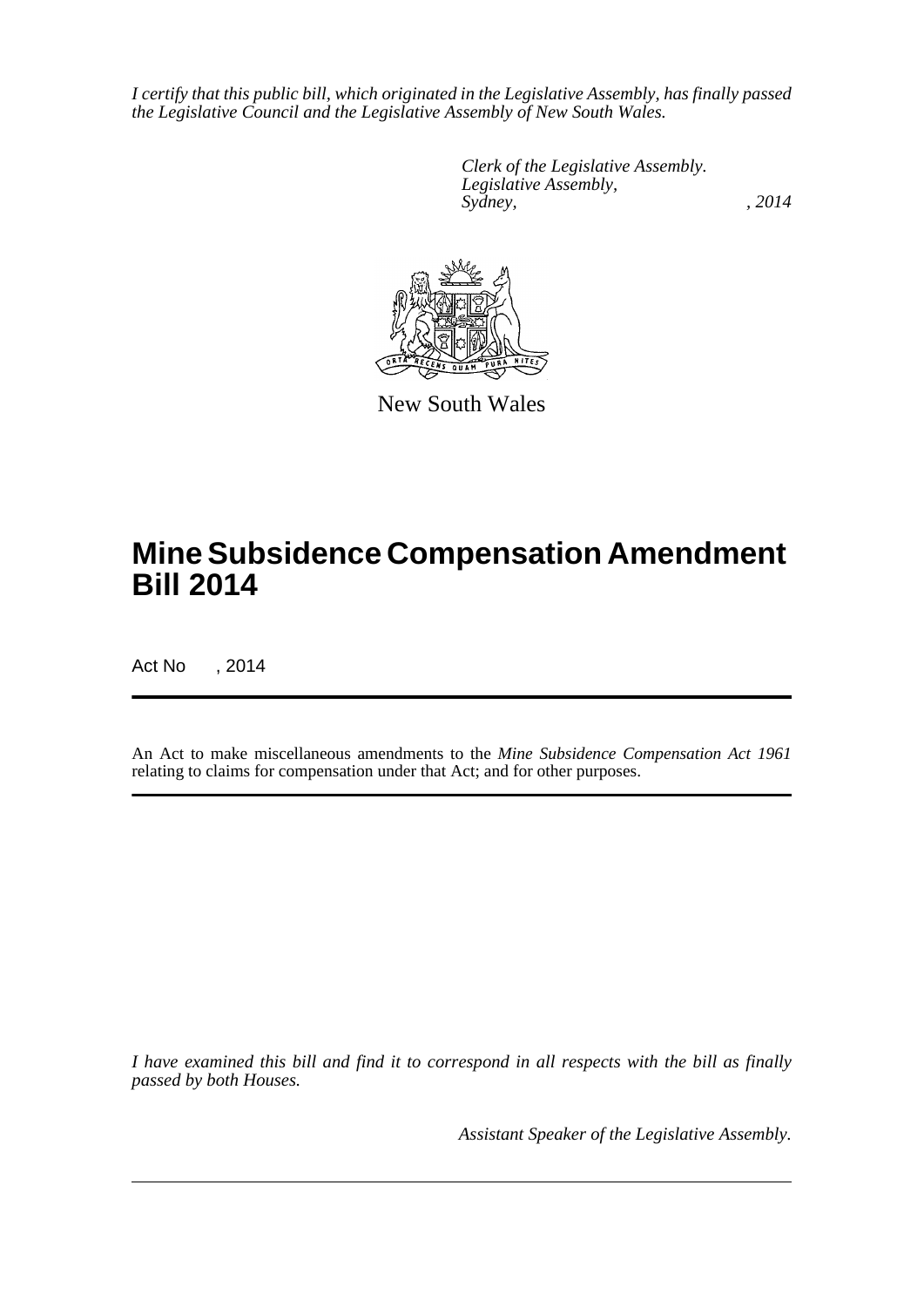Mine Subsidence Compensation Amendment Bill 2014 [NSW]

#### <span id="page-2-0"></span>**The Legislature of New South Wales enacts:**

#### **1 Name of Act**

This Act is the *Mine Subsidence Compensation Amendment Act 2014*.

## <span id="page-2-1"></span>**2 Commencement**

- (1) This Act commences on the date of assent to this Act, except as provided by this section.
- (2) Schedule 1 [7] and [8] commence on a day to be appointed by proclamation.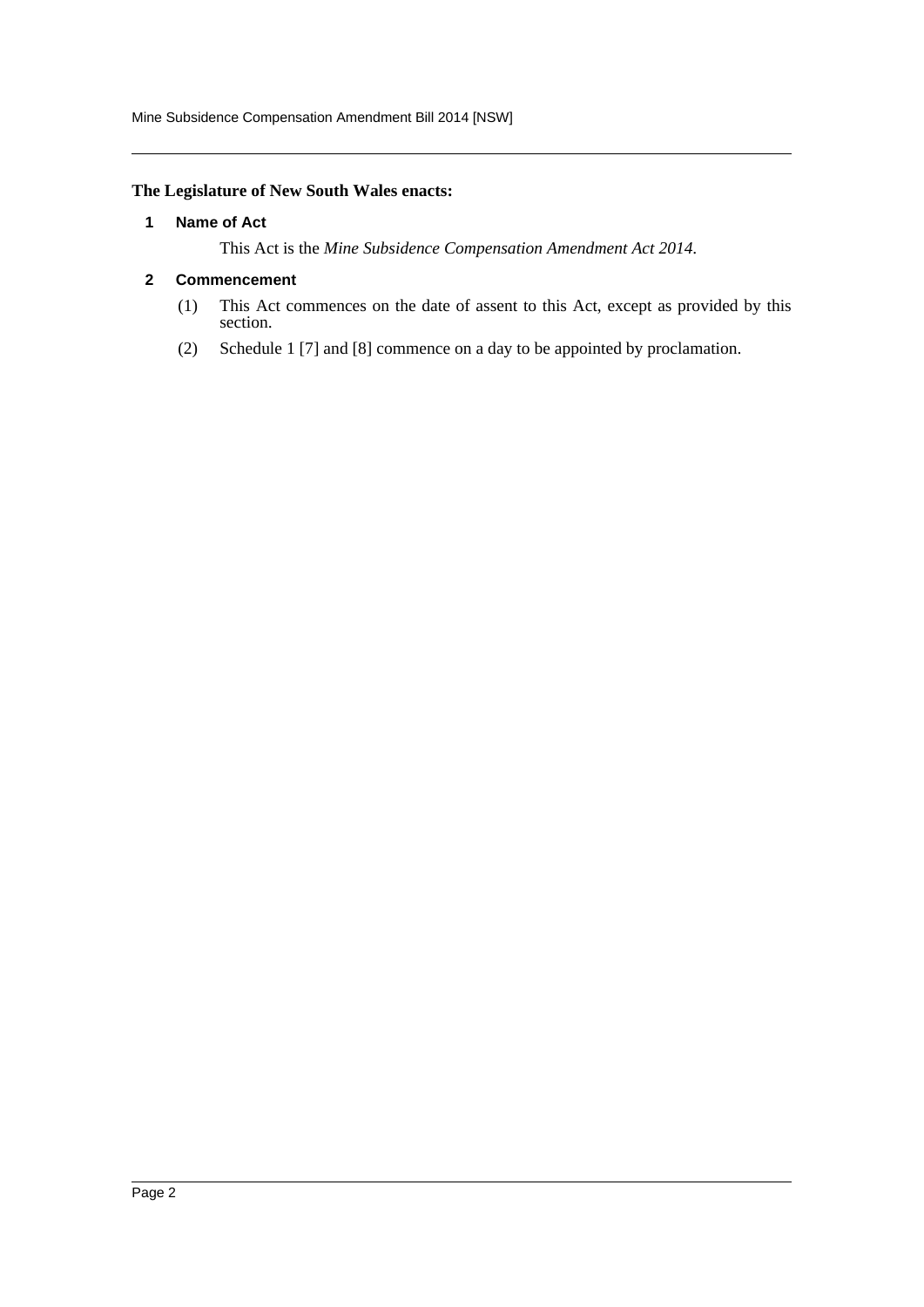# <span id="page-3-0"></span>**Schedule 1 Amendment of Mine Subsidence Compensation Act 1961 No 22**

# **[1] Section 4 Definitions**

Insert at the end of the section:

(2) Notes included in this Act do not form part of this Act.

## **[2] Section 12 Claims for damage arising out of subsidence**

Insert after section 12 (2):

(3) The Board must notify the claimant of its decision about a claim and the reasons for its decision.

#### **[3] Section 12A Claims arising out of actions to prevent or mitigate damage**

Omit section 12A (1). Insert instead:

- (1) The following claims may be made under this Act for payment from the Fund:
	- (a) a claim for compensation for damage incurred as a result of the exercise by the Board of its powers under section 13A,
	- (b) a claim for preventative or mitigative expenses.
- (1A) The Board must not make a payment from the Fund for a claim for any preventative or mitigative expense unless:
	- (a) the claim is made after the subsidence concerned has commenced, and
	- (b) the expense is incurred or proposed after the subsidence concerned has commenced, and
	- (c) at the time the expense is incurred or proposed the damage concerned is more likely than not to occur, and
	- (d) the Board is satisfied that the preventative or mitigating work (or proposed preventative or mitigating work) is appropriate and necessary to prevent or mitigate the damage concerned, and
	- (e) the subsidence concerned is not due to operations carried on by the owner.
- (1B) The Board may reject a claim if the Board is of the opinion that the total preventative or mitigative expenses claimed are disproportionate to the reasonably expected total expense of repairing or replacing the improvements or household or other effects concerned if no preventative or mitigating work had been or were to be carried out.
- (1C) A claim under this section is to be made in the form approved by the Board.

# **[4] Section 12A (4)–(6)**

Insert after section 12A (3):

- (4) The Board may determine the amount of payment in response to a claim under this section.
- (5) The Board must notify the claimant of its decision about a claim and the reasons for its decision.
- (6) In this section, *preventative or mitigative expense* means an expense incurred or proposed by or on behalf of the owner of improvements or household or other effects in preventing or mitigating damage to those improvements or household or other effects arising from subsidence.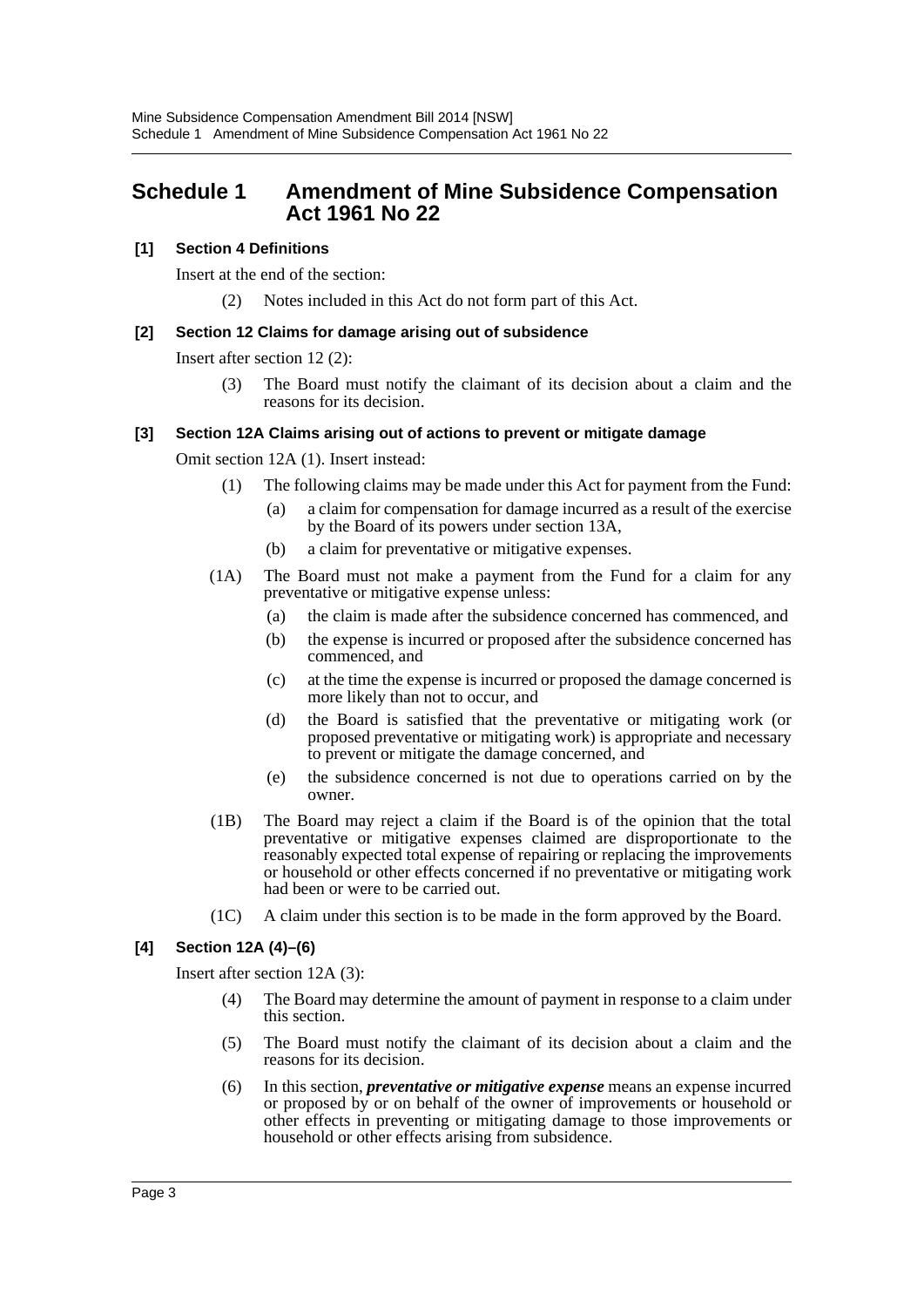#### **[5] Section 12B Appeals**

Omit "or could reasonably have been anticipated" from section 12B (a).

#### **[6] Section 12B (c)**

Insert at the end of section 12B (b):

, or

(c) to reject a claim because of a matter specified in section 12A (1A) or (1B).

#### **[7] Section 12B (2)**

Insert after section 12B:

(2) A person who has made an application under section 13A may appeal to the Land and Environment Court against a decision of the Board on the application.

**Note.** The Land and Environment Court, when hearing an appeal under this section, makes its decision in the place of the Board. In addition to its other functions and discretions, the Land and Environment Court has all the functions and discretions which the Board had in respect of the original decision. An appeal is by way of rehearing, and fresh evidence or evidence in addition to or in substitution for, the evidence given to the Board may be given on the appeal (See section 39 of the *Land and Environment Court Act 1979*).

#### **[8] Section 13A**

Omit the section. Insert instead:

#### **13A Works for prevention or mitigation of damage from subsidence**

- (1) The Board may expend money for the funding of works to prevent or mitigate damage to improvements or household or other effects that the Board anticipates would occur (in the absence of the works) by reason of subsidence if the Board is satisfied that the expenditure will result in a net benefit to the Fund. Those works are *authorised works* for the purposes of this section.
- (2) The Board may decide to fund authorised works of its own motion or on the application of an interested party but an application cannot be made after subsidence has commenced.
- (3) The following restrictions apply to the funding of authorised works pursuant to an application (but not to the funding of works of the Board's own motion):
	- (a) the Board is not to fund works unless the Board is satisfied that there are special circumstances that justify funding the works before subsidence has commenced,
	- (b) the Board is not to fund works after subsidence has commenced.
	- **Note.** Sections 12 and 12A deal with claims after subsidence has commenced.
- (4) For the purposes of this section, expenditure is considered to result in a net benefit to the Fund if the amount of the expenditure would be less than the amount of the total prospective liability of the Fund resulting from claims under sections 12 and 12A in respect of the anticipated damage.
- (5) The Board must, when exercising its powers under this section in respect of an application for the funding of authorised works, give effect to any policy declared by the Minister by order published in the Gazette to be a policy that is required to be given effect to by the Board.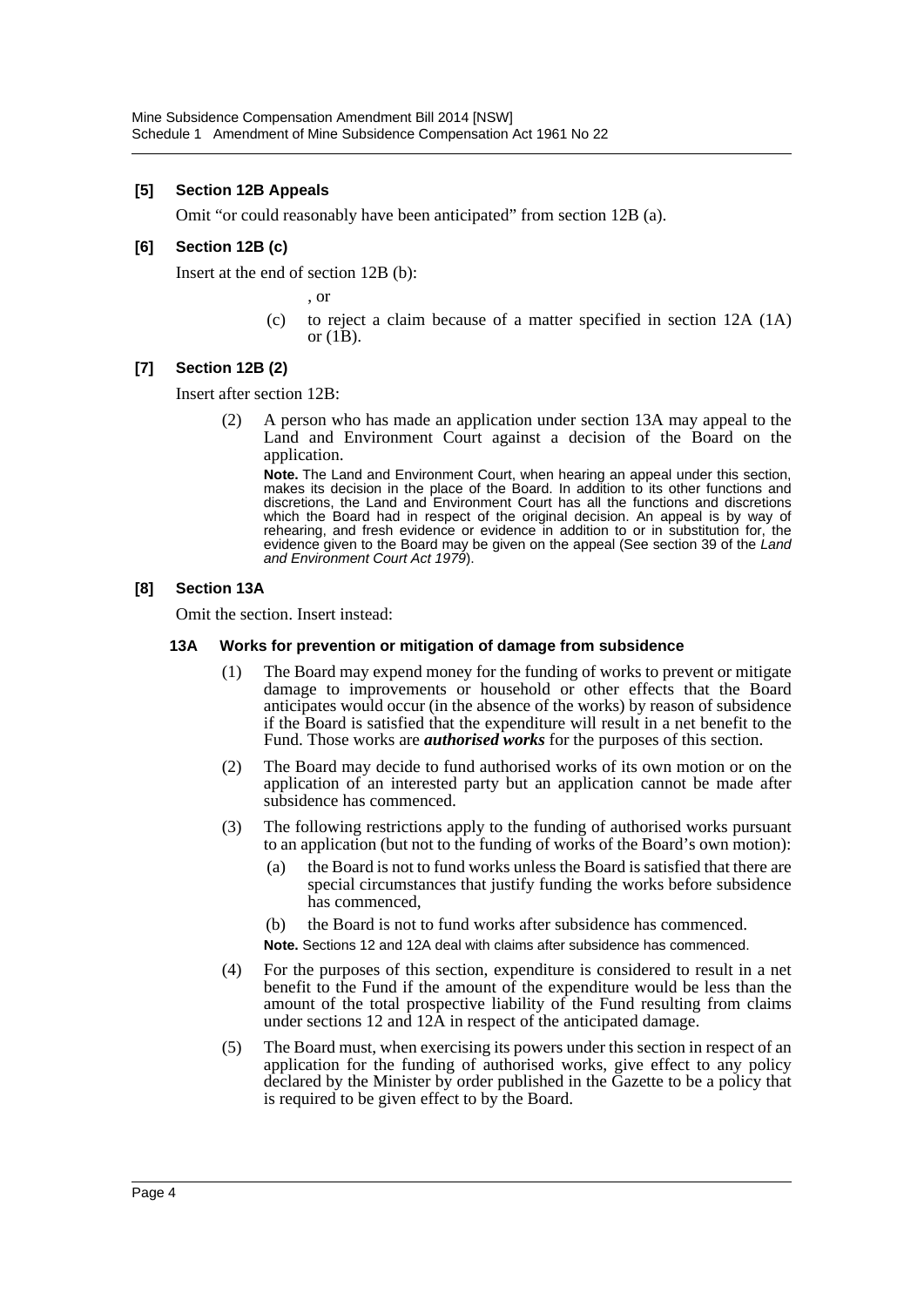- (6) The Board can fund authorised works under this section by:
	- (a) carrying out the authorised works or causing those works to be carried out, or
	- (b) contributing a proportionate amount to the cost of the carrying out of works by another person that include the authorised works.
- (7) An application for the funding of authorised works under this section is to be made in the form approved by the Board. The Board must notify an applicant of its decision on an application and the reasons for its decision.
- (8) The funding of works is authorised under this section regardless of whether the anticipated damage is damage to improvements or household or other effects on the land on which the works are to be carried out.
- (9) In this section *interested party*, in relation to proposed works to prevent or mitigate damage to any improvement or household or other effects, means the owner of the improvement or household or other effects or a person acting with the written consent of the owner.

#### **[9] Section 15 Mine subsidence districts**

Omit "2 years after the date of the approval" from section 15 (3A).

Insert instead "the period specified in the approval (being a period that expires at least 2 years, but not more than  $5$  years, after the date of the approval)".

#### **[10] Section 15 (5)**

Insert "(a *contravening improvement* or *contravening subdivision*)" after "this section".

#### **[11] Section 15 (5) (b)**

Omit the paragraph. Insert instead:

- no claim under section 12 or 12A or application under section 13A is to be dealt with or any payment made under this Act in respect of the following:
	- (i) any contravening improvement, any household or other effects fixed or attached to a contravening improvement or any household or other effects damaged as a consequence of damage to a contravening improvement,

**Note.** For example, no claim may be made in respect of items placed in or around an unapproved house that are damaged by the collapse of that house.

- (ii) any improvement on land within a contravening subdivision that was erected or altered after the land was subdivided,
- (iii) any household or other effects on land within a contravening subdivision for the purpose of erecting or altering an improvement.

**Note.** The Board may issue a certificate of compliance under section 15B (3A) in respect of an improvement or a subdivision of land that was erected or made without the approval of the Board. The certificate of compliance is for all purposes deemed to be conclusive evidence that the requirements of this Act relating to the improvement or the subdivision had been complied with up to the date of the certificate.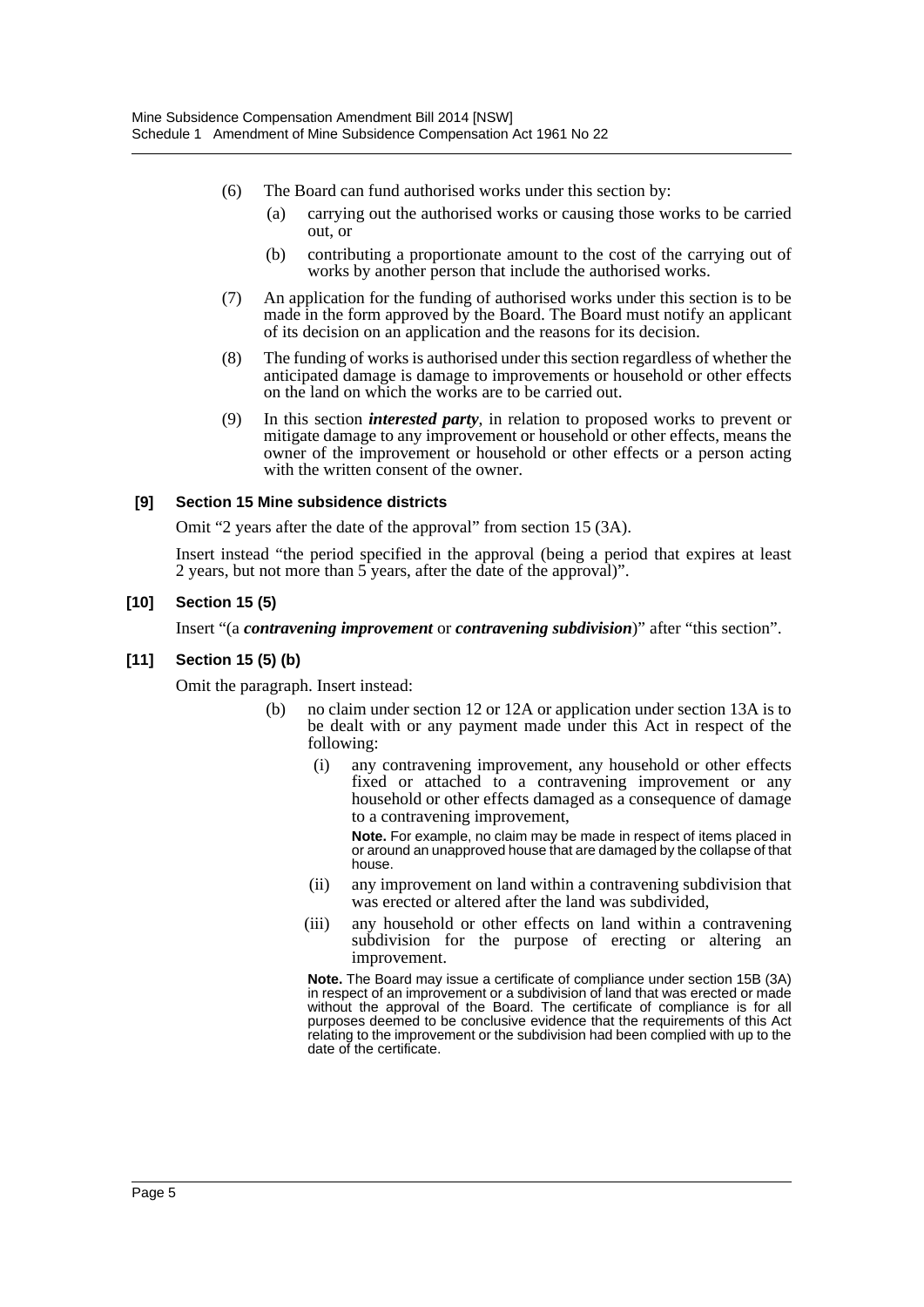# **[12] Section 15 (7) and (8)**

Omit "Maximum penalty: 20 penalty units." wherever occurring.

Insert instead:

Maximum penalty:

- (a) in the case of an individual—100 penalty units, or
- (b) in the case of a corporation—500 penalty units.

## **[13] Section 15B Certificates of compliance**

Omit section 15B (3A). Insert instead:

- (3A) The Board may also issue a certificate under this section in respect of an improvement that was altered or erected, or a subdivision of land that was made, without the approval of the Board if the Board is satisfied that it is appropriate to do so having regard to the circumstances of the case.
- (3B) The Board must not issue a certificate under subsection (3A) in relation to the following:
	- (a) an improvement that is a residential building that was altered or erected more than 15 years before the application for the certificate was made, unless the Board is of the opinion that:
		- (i) the failure to obtain the approval was not the fault of the applicant, or
		- (ii) exceptional circumstances exist,
	- (b) an improvement that is not a residential building, unless the Board is of the opinion that exceptional circumstances exist.

# **[14] Section 22**

Insert after section 21:

#### **22 Claims relating to classified roads**

- (1) Without limiting section 64 of the *Roads Act 1993*, RMS may make a claim under section 12 or 12A in relation to any classified road as if RMS were the owner of the road and payments may be made from the Fund to RMS accordingly.
- (2) In this section, *classified road* and *RMS* have the same meanings that they have in the *Roads Act 1993*.